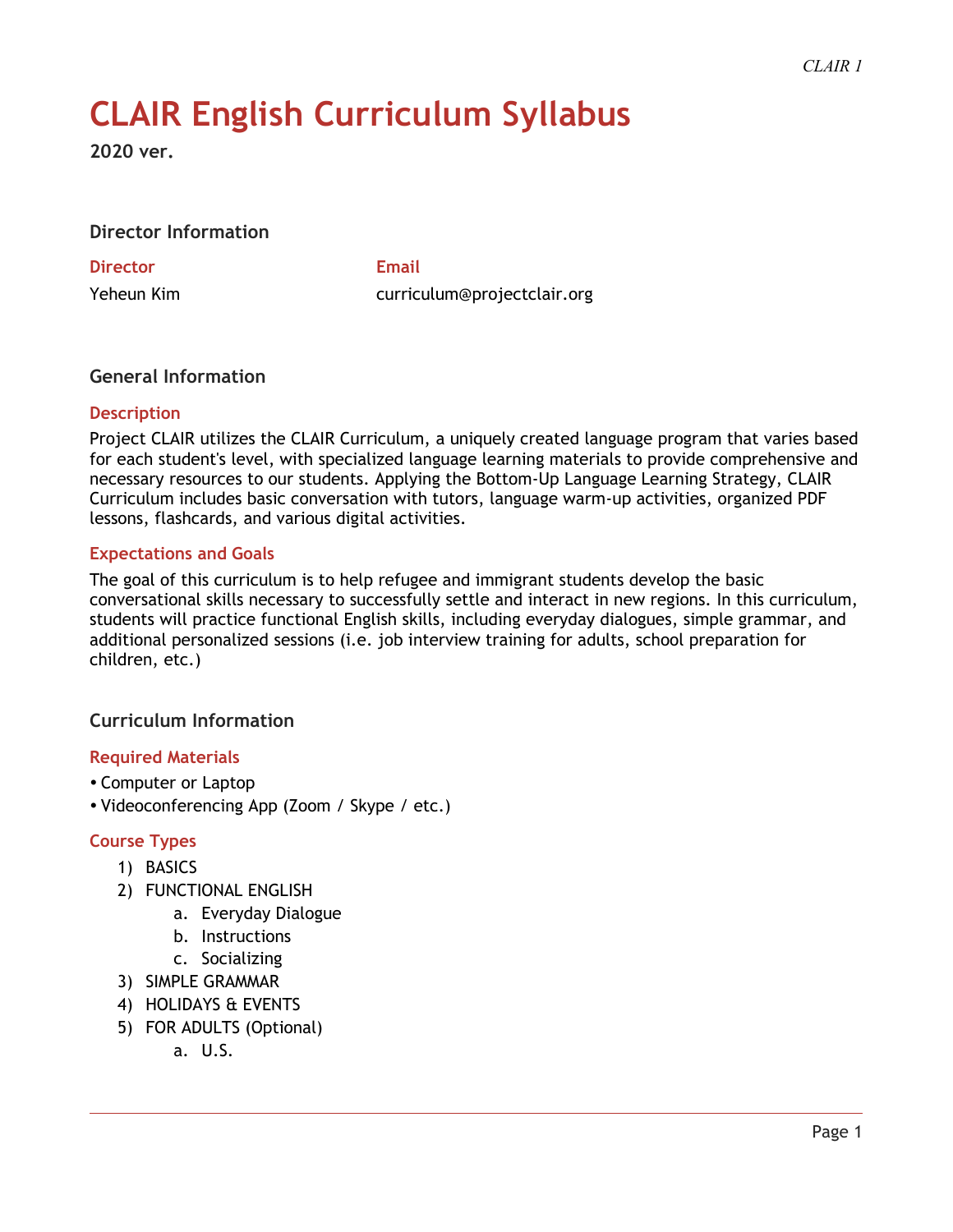b. Jobs

## 6) FOR CHILDREN (Optional)

We recommend that beginners enroll in the Basics & Functional English courses. Students unsure of their English level may have an assessment lesson with a tutor before enrolling in a course.

There is no limit to the number of courses a student may choose to enroll in.

## **Session Contents**

- **Basic Conversation with a Tutor (5 ~ 10 min)**
- **Review (5 ~ 10 min)**
- **Course Lesson (20 ~ 25 min)**
	- $\circ$  For each lesson, a lesson Introduction & basic explanation recording (5 min) will be played to give a brief instruction.
	- o An assigned tutor will explain further and proceed each lesson.

# **COURSE TYPES (Detail)**

| Lesson   | <b>Topic</b>                               | Lesson | <b>Topic</b>             |
|----------|--------------------------------------------|--------|--------------------------|
| #1       | Alphabets                                  | #10    | Hobbies                  |
| #2       | <b>Numbers</b>                             | #11    | <b>Community Helpers</b> |
| #3       | <b>Weather and Seasons</b>                 | #12    | Colors                   |
| #4       | Date                                       | #13    | <b>Shapes</b>            |
| #5       | Family (Basics)                            | #14    | City                     |
| #6       | Money (US)                                 | #15    | <b>Body Parts</b>        |
| #7       | Time Expressions, Seasons,<br>Days, Months | #16    | Face                     |
| #8       | Feelings                                   | #17-1  | Countries                |
| #9       | Transportation                             | #17-2  | Where Are You From       |
|          |                                            | #18    | COVID-19                 |
| *Food    |                                            |        |                          |
| Lesson   | <b>Topic</b>                               | Lesson | <b>Topic</b>             |
| $#1 - 1$ | Fruits                                     | #5     | Junk Food                |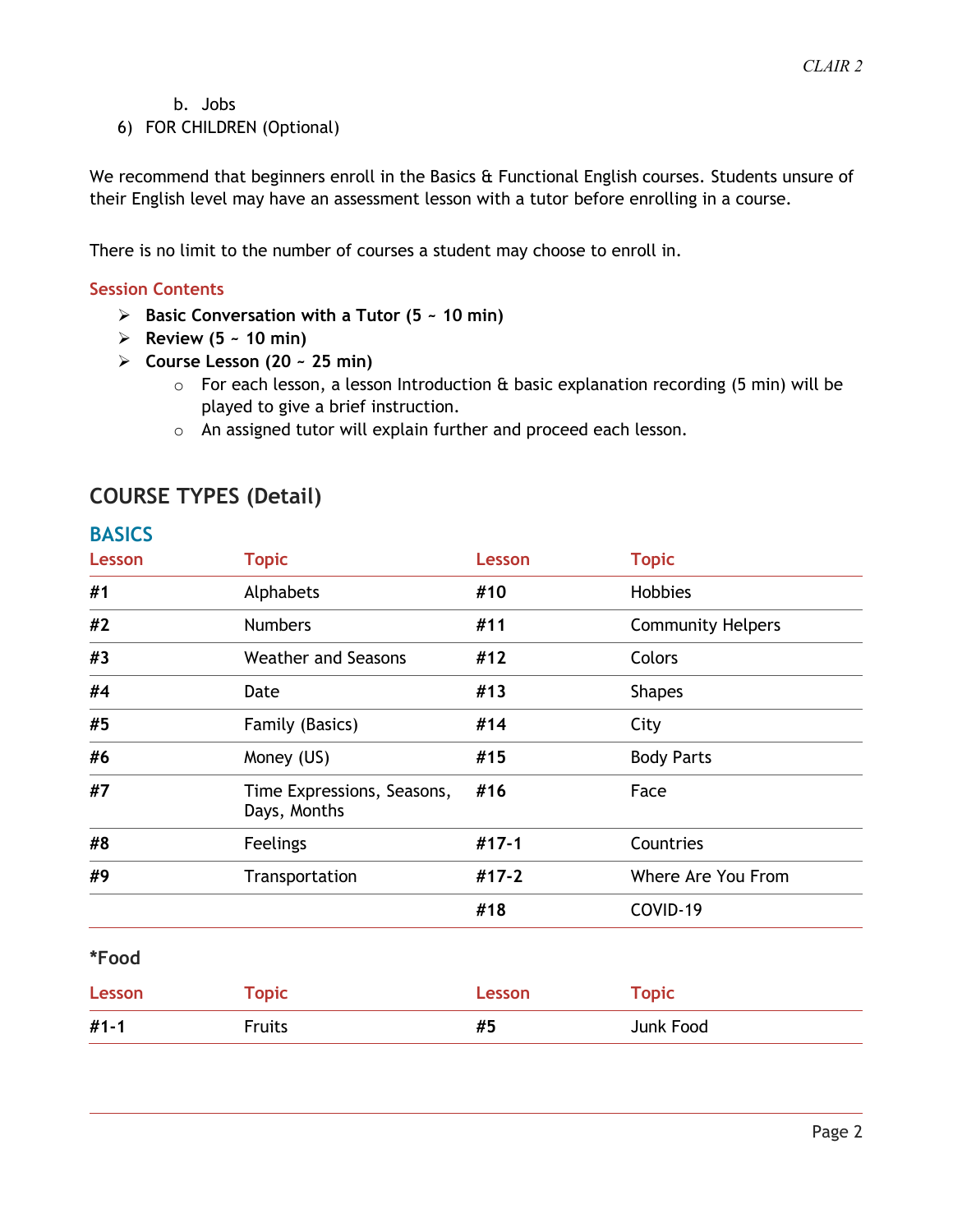| $#1 - 2$ | What Color Is It (Fruits) | #6          | Meat and Seafood |
|----------|---------------------------|-------------|------------------|
| #2       | Vegetables                | #7          | Do You Like It   |
| #3       | <b>Breakfast</b>          | *(Optional) | Condiments       |
| #4       | <b>Drinks</b>             |             |                  |

# **FUNCTIONAL ENGLISH**

## **\*\*EVERYDAY DIALOGUE**

| Lesson | <b>Topic</b>               | Lesson | <b>Topic</b>                  |
|--------|----------------------------|--------|-------------------------------|
| #1     | How Are You                | #13-1  | Going to the Supermarket      |
| #2     | Asking for Directions      | #13-2  | How Much Is It                |
| #3     | Calling 911                | #14    | <b>Going Shopping</b>         |
| #4     | Paying at the Checkout     | #15    | Returning an Item             |
| #5     | Going to the Bank          | #16    | Going to the Doctor           |
| #6     | Going to the Post Office   | #17    | Going to the Pharmacy         |
| #7     | Going to the Library       | #18    | Taking the Bus                |
| #8     | Looking for an Apartment   | #19    | Hailing a Taxi                |
| #9     | Filling out an Application | #20    | Going to a Gas Station        |
| #10    | Meeting the Teacher        | #21    | Talking to the Traffic Police |
| #11    | <b>Ordering Fast Food</b>  | #22    | Asking for the Time           |
| #12    | <b>Ordering Pizza</b>      | #23    | Shopping                      |

## **\*\*INSTRUCTIONS**

| Lesson | <b>Topic</b>                  | Lesson | <b>Topic</b>                    |
|--------|-------------------------------|--------|---------------------------------|
| #1     | Give a Warning                | #5     | Asking for Permission           |
| #2     | <b>Following Instructions</b> | #6     | <b>Expressing Confusion</b>     |
| #3     | Finding the Washroom          | #7     | Asking for Clarification        |
| #4     | Asking for Help               | #8     | Handling a Medical<br>Emergency |

## **\*\*SOCIALIZING**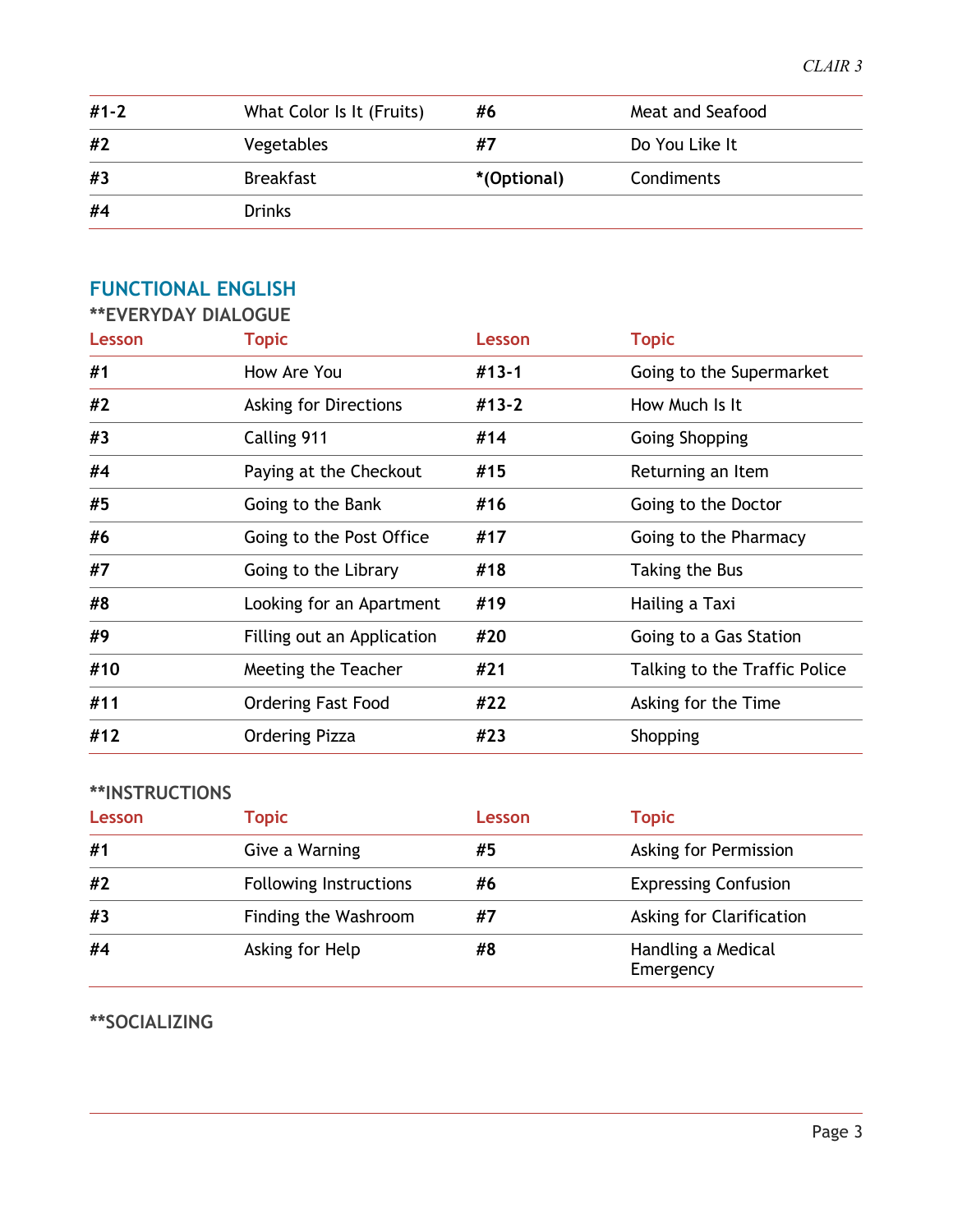| Lesson | <b>Topic</b>                  | Lesson | <b>Topic</b>                                |
|--------|-------------------------------|--------|---------------------------------------------|
| #1     | Saying Hello                  | #10    | Offering Sympathy                           |
| #2     | Saying Goodbye                | #11    | Accepting & Declining<br><b>Invitations</b> |
| #3     | Saying Thank You              | #12    | Interrupting                                |
| #4     | Congratulating                | #13    | <b>Making Prediction</b>                    |
| #5     | <b>Saying Sorry</b>           | #14    | <b>Expressing an Opinion</b>                |
| #6     | Talking about the Weather     | #15    | Giving & Receiving<br>Compliments           |
| #7     | <b>Making Small Talk</b>      | #16    | Making a Complaint                          |
| #8     | <b>Making Requests</b>        | #17    | <b>Making Excuses</b>                       |
| #9     | <b>Describing Experiences</b> | #18    | <b>Stating Preferences</b>                  |

## **SIMPLE GRAMMAR**

| Lesson | <b>Topic</b>                | Lesson    | <b>Topic</b>               |
|--------|-----------------------------|-----------|----------------------------|
| #1     | Simple Present - Be         | #8        | Can                        |
| #2     | Simple Present - Have       | #9        | Singular and Plural Nouns  |
| #3     | Simple Present              | #10       | Adjectives with Be         |
| #4     | <b>Present Progressive</b>  | #11       | Yes & No Questions         |
| #5     | Simple Past                 | $#12 - 1$ | Prepositions               |
| #6     | Simple Future - Will        | $#12-2$   | Where Is It (Prepositions) |
| #7     | Simple Future - Be Going To |           |                            |

## **FOR ADULTS \*\*U.S.**

| ືື∪.⊃.<br>Lesson | <b>Topic</b>         | Lesson | <b>Topic</b>         |
|------------------|----------------------|--------|----------------------|
| #1               | American Citizenship | #4     | How to Write a Check |
| #2               | <b>Banking</b>       | #5     | <b>Phone Number</b>  |
| #3               | Family               |        |                      |

**\*\*JOBS**